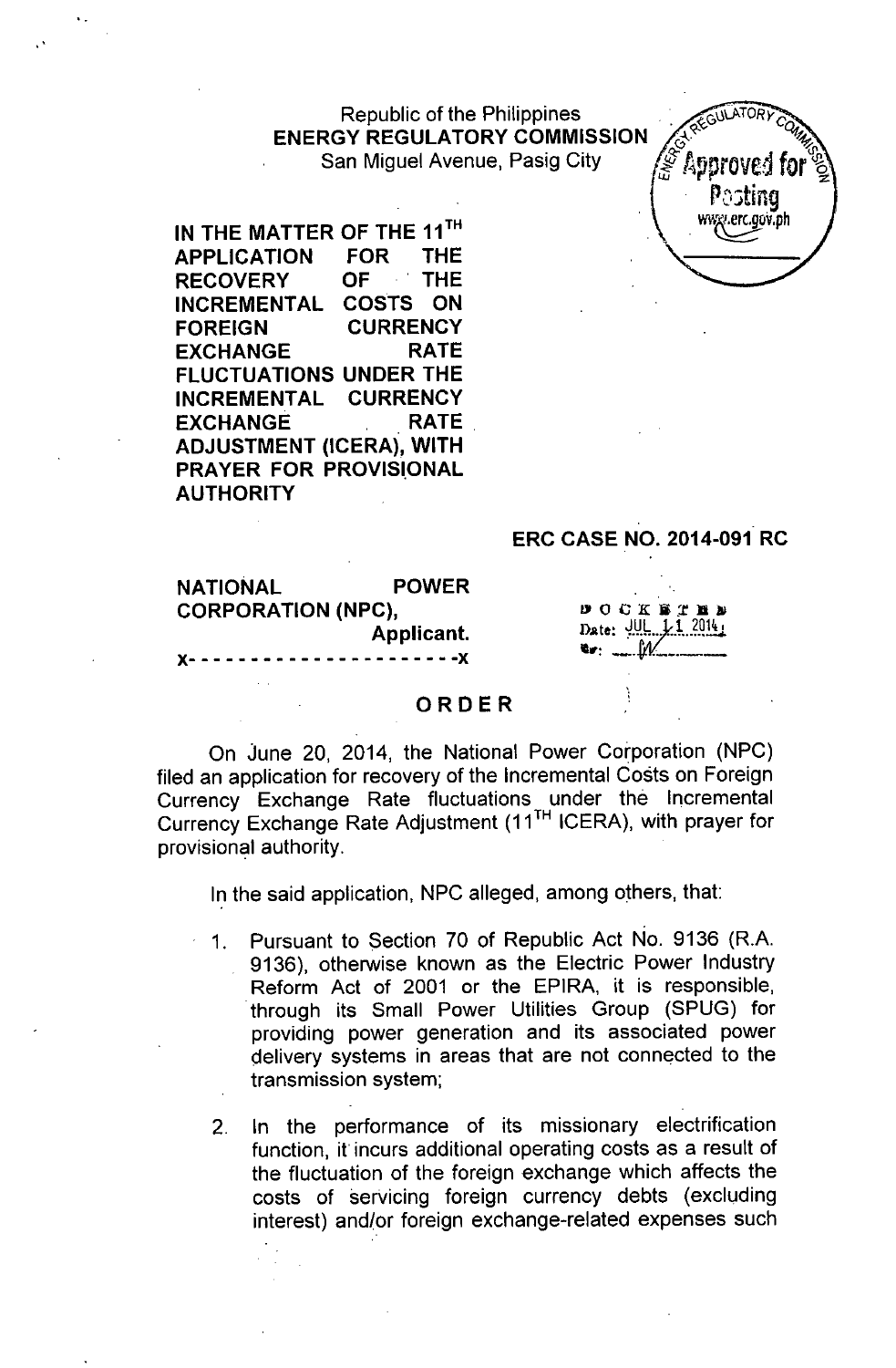as insurance and imported power plant/transmission parts;

- 3. In the Order dated February 24, 2003, the Commission issued and adopted the Implementing Rules for the Incremental Currency Exchange Rate Adjustment (ICERA) providing for, among others, the mechanisms for the recovery/(refund) of the deferred incremental costs/(savings) on foreign currency exchange rate fluctuations and carrying charges;
- 4. The instant application was filed consistent with Section 4 (e) Rule 3 of the EPIRA Implementing Rules and Regulations (IRR), as amended. It covers the billing period January 2013 to June 2013;
- 5. It has fully complied with the ICERA's monthly reportorial requirements, to support the calculated allowable costs covering the billing period, as evidenced by the submitted reports/compliances duly received by the Commission;
- 6. It proposes to recover the Deferred Accounting Adjustments (DAAs), corresponding to additional costs or savings from foreign exchange fluctuations in the settlement of Debt Service (principal repayment portion) and Operating Expenses (OPEX), as well as the corresponding carrying charges for the billing period January 2013 to June 2013 for Luzon, Visayas and Mindanao Grids;
- 7. Considering the foregoing, and pursuant to all the relevant Decisions and Orders issued by the Commission, it has calculated total deferred costs for recovery under the application comprising of deferred debt service, OPEX and the corresponding carrying charges for the Luzon, Visayas and Mindanao Grids covering the billing period from January 2013 to June 2013, to wit:

| Principal (PhP) | <b>Carrying Charges</b><br>(PhP) | <b>TOTAL DAA</b><br>(PhP) |
|-----------------|----------------------------------|---------------------------|
| 8,041,597       | 26,135                           | 8,067,732                 |

#### Total Deferred FOREX Costs, in PhP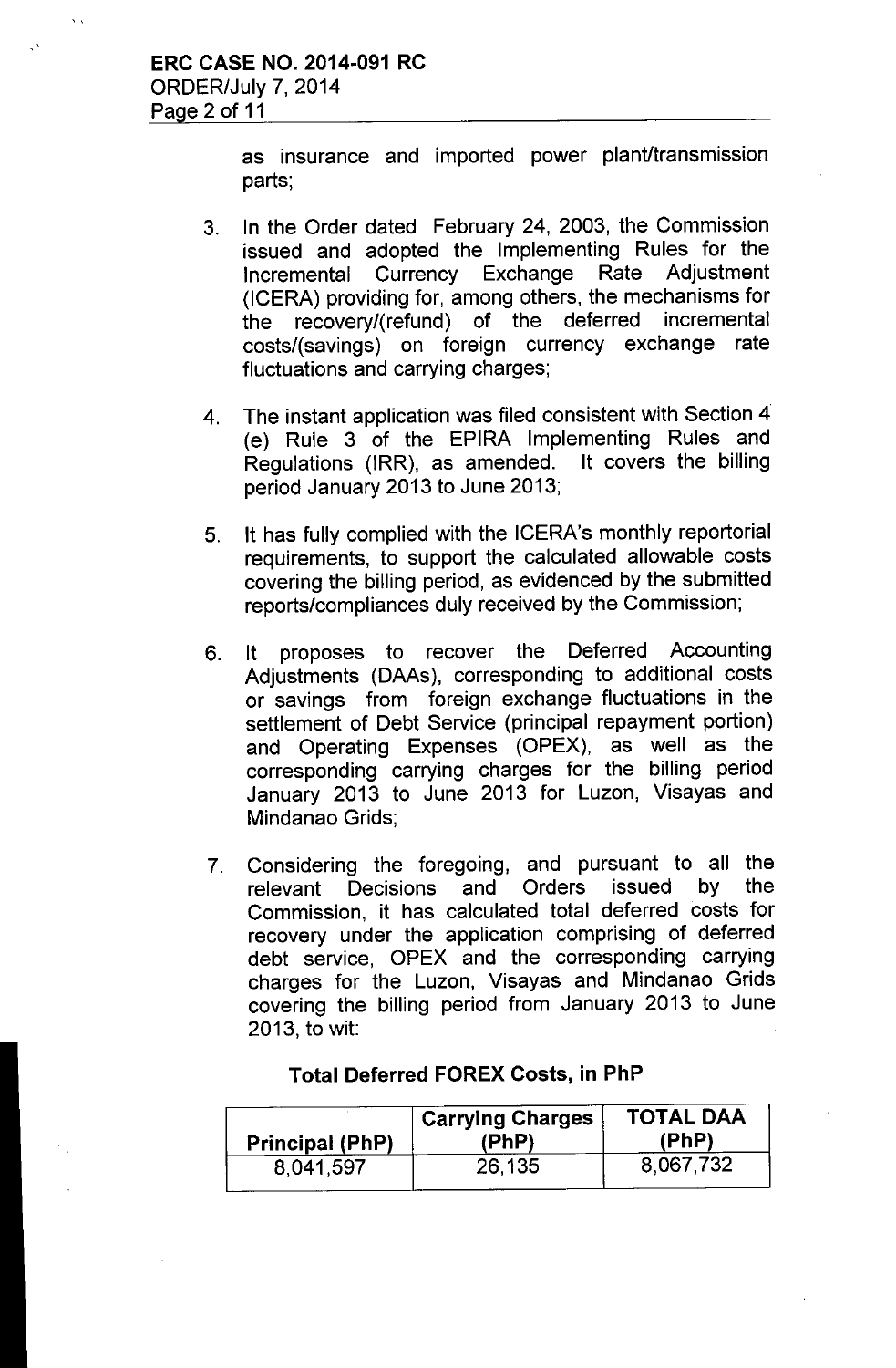8. The instant application seeks the Commission's approval for the recovery of the above-stated total current deferred FOREX costs for the billing period January 2013 to June 2013, through the imposition of the following proposed DAA charges:

## . Total Deferred FOREX Costs, in PhP/kWh

| <b>Deferred</b><br>Costs (PhP) | <b>Recovery</b><br>Period | <b>Projected</b><br><b>Energy Sales</b><br>(MWh) | <b>ICERA DAA</b><br>Rate (PhP/kWh) |
|--------------------------------|---------------------------|--------------------------------------------------|------------------------------------|
| 8,067,732                      | 12 Months                 | 500,259                                          | 0.0162                             |

- 9. It proposes a recovery period of twelve (12) months to the end-consumers in NPC-SPUG areas;
- 10. As authorized under the Implementing Rules of the ICERA, it utilized the carrying charge interest rates, to wit:

## Allowable Carrying Charge Interest Rates

| <b>Test/Billing Months</b> | <b>Prevailing</b><br>91-day T-Bill<br>Rate $11$ | <b>Authorized</b><br>Allowance <sup>2/</sup> | <b>Allowable</b><br>Rate |
|----------------------------|-------------------------------------------------|----------------------------------------------|--------------------------|
| January 2013               | 0.05                                            | 3.000                                        | 3.05                     |
| February 2013              | 0.05                                            | 3.000                                        | 3.05                     |
| March 2013                 | 0.08                                            | 3.000                                        | 3.08                     |
| <b>April 2013</b>          | 0.04                                            | 3.000                                        | 3.04                     |
| May 2013                   | 0.217                                           | 3.000                                        | 3.217                    |
| <b>June 2013</b>           | 0.90                                            | 3.000                                        | 3.90                     |

*1- Source: Bangko Sentral ng Pilipinas*

2- As *authorized in the ICERA Implementing Rules*

## Allegations in Support of the Prayer for Provisional Authority

11. Consistent with the principle of structural and functional unbundling of the electric power industry participants, the proposed ICERA is based on foreign exchange-related adjustments attributable only to its operations, i.e., excluding those associated with its operation in the main grids;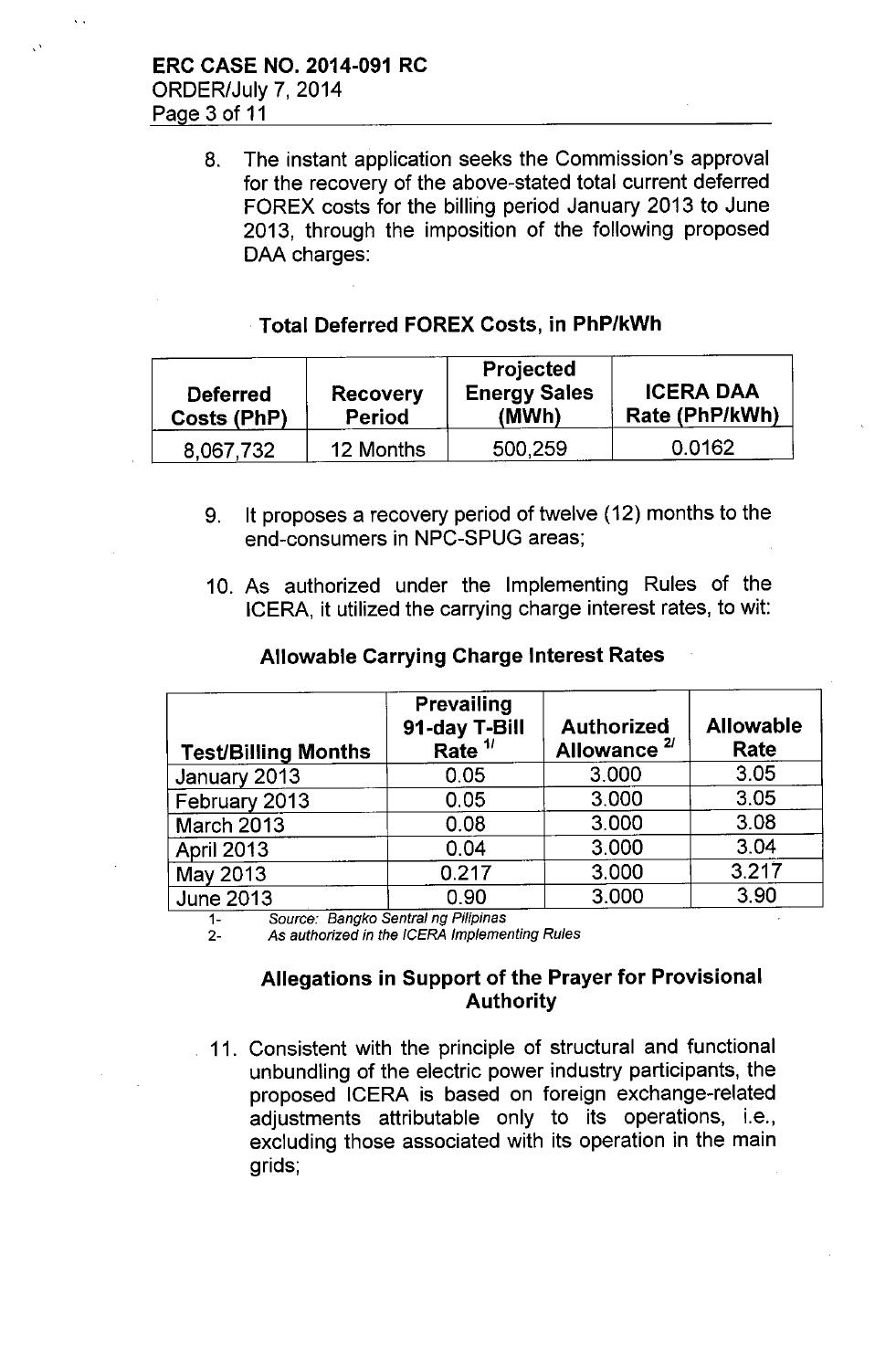- 12. The existing approved based foreign exchange rates used in the calculation were based on the 1993 levels of PhP27.40 to US\$1.00 and PhPO.2329 to Japanese Y1;
- 13. Since these expenses were incurred in the first semester of CY 2013, the immediate recovery of this adjustment through a provisional authority, without prejudice on the authority of the Commission to approve the recovery of this adjustment as part of the True Cost of Generation Rate (TCGR), would help alleviate its operational funding;
- 14. Pursuant to Rule 15, Section 3 of the Commission's Rules of Practice and Procedure, it has the authority to grant provisional authority pending final approval of the instant application; and
- 15. It prays that the Commission approves the following:
	- a. The deferred cost of PhP8,067,732.00 and the corresponding proposed ICERA DAA of PhPO.0162/kWh for NPC-SPUG areas;
	- b. Charge the ICERA directly to consumers in NPC-SPUG areas, as intended in the ICERA guidelines, subject to the discretion of the Commission;
	- c. Allow the continued collection of the ICERA even with the entry of private sector players in a specific NPC-SPUG area;
	- d. Approve the implementation of the proposed rates on top of its existing Subsidized Approved Generation Rates (SAGR) and SAGR of delegated NPC-SPUG Areas where New Power Providers (NPPs) operate for the purpose of determining the level of subsidy; and
	- e. Issue a provisional authority for the implementation of the proposed rates and DAAs for the immediate recovery of deferred FOREX adjustments within the above proposed twelve (12) months recovery period.

Finding the said application to be sufficient in form and substance with the required fees having been paid, the same is hereby set for jurisdictional hearing, expository presentation, pre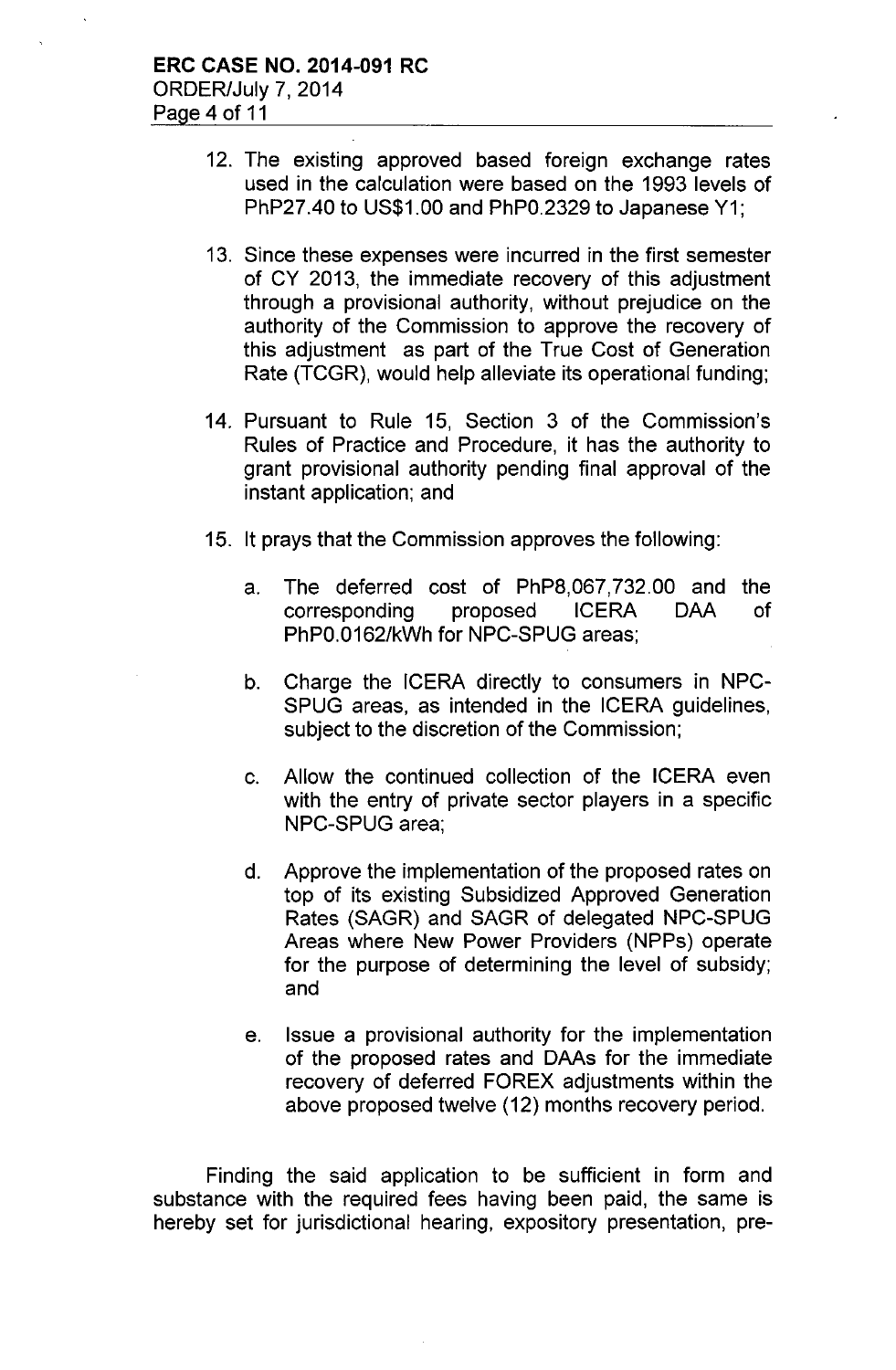trial conference and evidentiary hearing on the following dates and venues:

| <b>Date and Time</b>            | Venue                                 | <b>Particulars</b>         |
|---------------------------------|---------------------------------------|----------------------------|
| Luzon                           |                                       |                            |
| August 13, 2014                 | ERC Hearing Room,                     | Jurisdictional, Expository |
| (Wednesday) at two              | $15^{\text{th}}$<br>Floor,<br>Pacific | Presentation, Pre-Trial    |
| o'clock in<br>the               | Center Building, San                  | Conference<br>and          |
| afternoon $(2:00 \text{ P.M.})$ | Miguel Avenue, Pasig                  | <b>Evidentiary Hearing</b> |
|                                 | City                                  |                            |
| Visayas                         |                                       |                            |
| August 19,                      | 2014   Holiday Plaza Hotel,           | Expository Presentation,   |
| (Tuesday) at                    | one   F. Ramos Street,                | Pre-Trial Conference and   |
| o'clock                         | in the $\vert$ Cebu City              | <b>Evidentiary Hearing</b> |
| afternoon (1:00 P.M.)           |                                       |                            |
|                                 | <b>Mindanao</b>                       |                            |
| 28.<br>2014<br>August           | Energy Regulatory                     | Expository Presentation,   |
| (Thursday) at<br>one            | Commission<br>$-1$                    | Pre-Trial Conference and   |
| the<br>in l<br>o'clock          | Mindanao Field Office                 | <b>Evidentiary Hearing</b> |
| afternoon $(1:00 \text{ P.M.})$ | (ERC-MFO),                            |                            |
|                                 | Mezzanine<br>Floor,                   |                            |
|                                 | Mintrade<br>Building,                 |                            |
|                                 | Monteverde Avenue                     |                            |
|                                 | corner Sales Street,                  |                            |
|                                 | Davao City                            |                            |

NPC is hereby directed to cause the publication of the attached Notice of Public Hearing, at its own expense, twice (2x) for two (2) successive weeks in two (2) newspapers of general circulation in the Philippines, with the date of the last publication to be made not later than ten (10) days before the scheduled date of initial hearing. It is also directed to inform the consumers within the SPUG areas, by any other means available and appropriate, of the filing of the instant application, its reasons therefor, and of the scheduled hearing thereon.

Let copies of the application, this Order, and the attached Notice of Public Hearing be furnished the Office of the Solicitor General (OSG), the Commission on Audit (COA), and the Committees on Energy of both Houses of Congress. They are hereby requested, if they so desire, to send their duly authorized representatives at the scheduled hearing.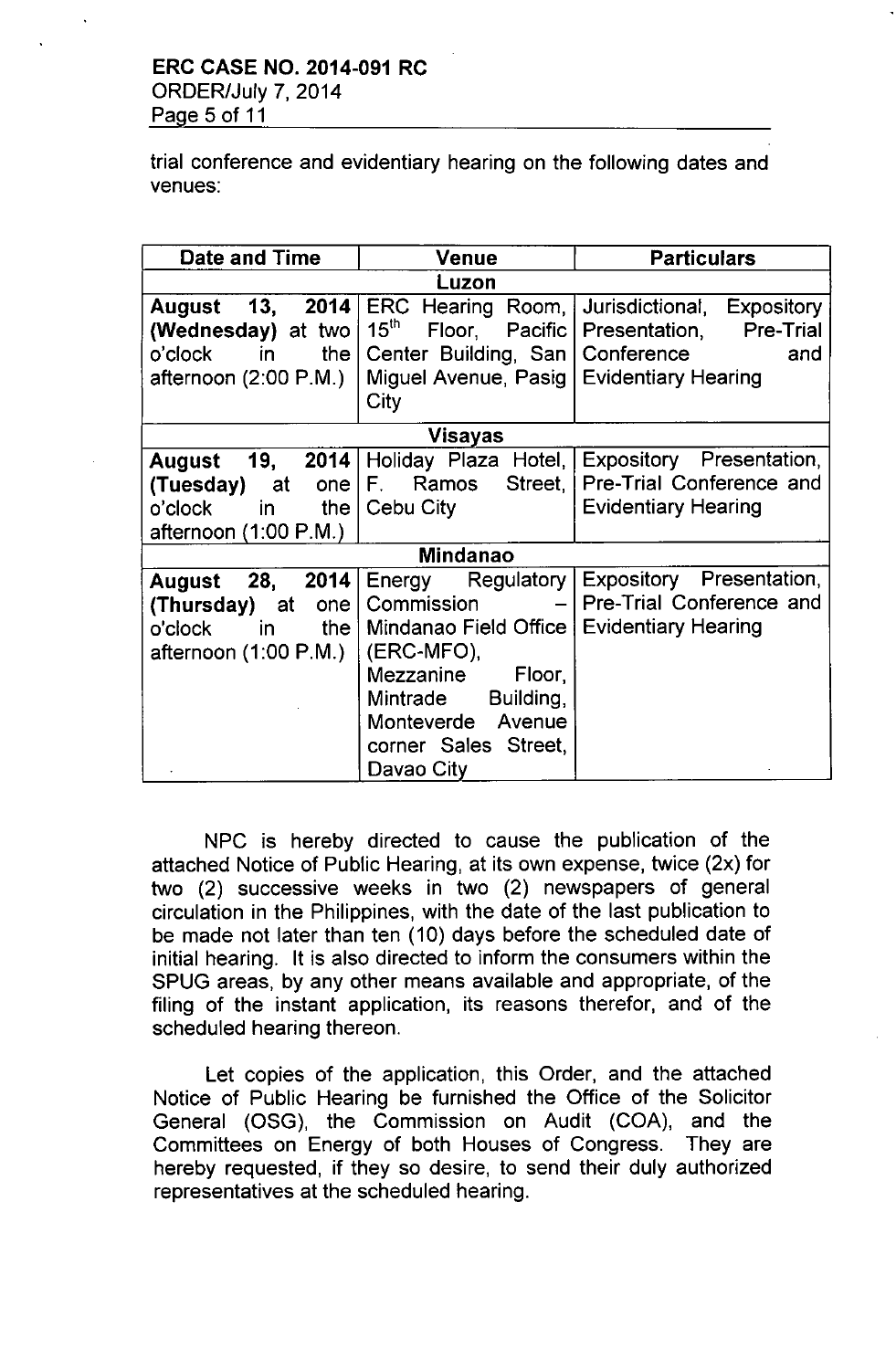Likewise, let copies of this Order and the attached Notice of Public Hearing be furnished the Offices of the Mayors of Quezon City, the Municipalities, Cities and the Provincial Governors where NPC-SPUG principally operates for the appropriate posting thereof on their respective bulletin boards.

NPC is hereby directed to furnish all those making requests therefor with copies of the application and its attachments, subject to reimbursement of reasonable photocopying costs.

On the date of the initial hearing and pre-trial conference, NPC must submit to the Commission their written Compliance with the jurisdictional requirements attaching therewith, methodically arranged and duly marked, the evidences on the actual posting and publication of the Notice of Public Hearing consisting of certifications issued to that effect, signed by the afore-mentioned Governors and Mayors or their duly authorized representatives, bearing the seals of their offices, and the affidavits of the Editors or Business Managers of the newspapers where the said Notice of Public Hearing were published together with the complete issues of the said newspapers, and such other proofs of compliance with the requirements of the Commission.

NPC and all interested parties are directed to submit, at least five (5) days before the date of initial hearing and pre-trial conference, their respective Pre-Trial Briefs containing, among others:

- (a) .A summary of admitted facts and proposed stipulation of facts;
- (b) The issues to be tried or resolved;
- (c) The documents or exhibits to be presented, stating the purposes thereof and proposed markings therefore; and
- .(d) The number and names of the witnesses, with their written testimonies in an individual affidavit form, to be attached to the Pre-Trial Brief.

Failure of NPC to submit the required Pre-Trial Brief and Judicial Affidavits of its witnesses within the prescribed period shall be a ground for cancellation of the scheduled hearing, and the resetting of which shall be six (6) months from said date of cancellation.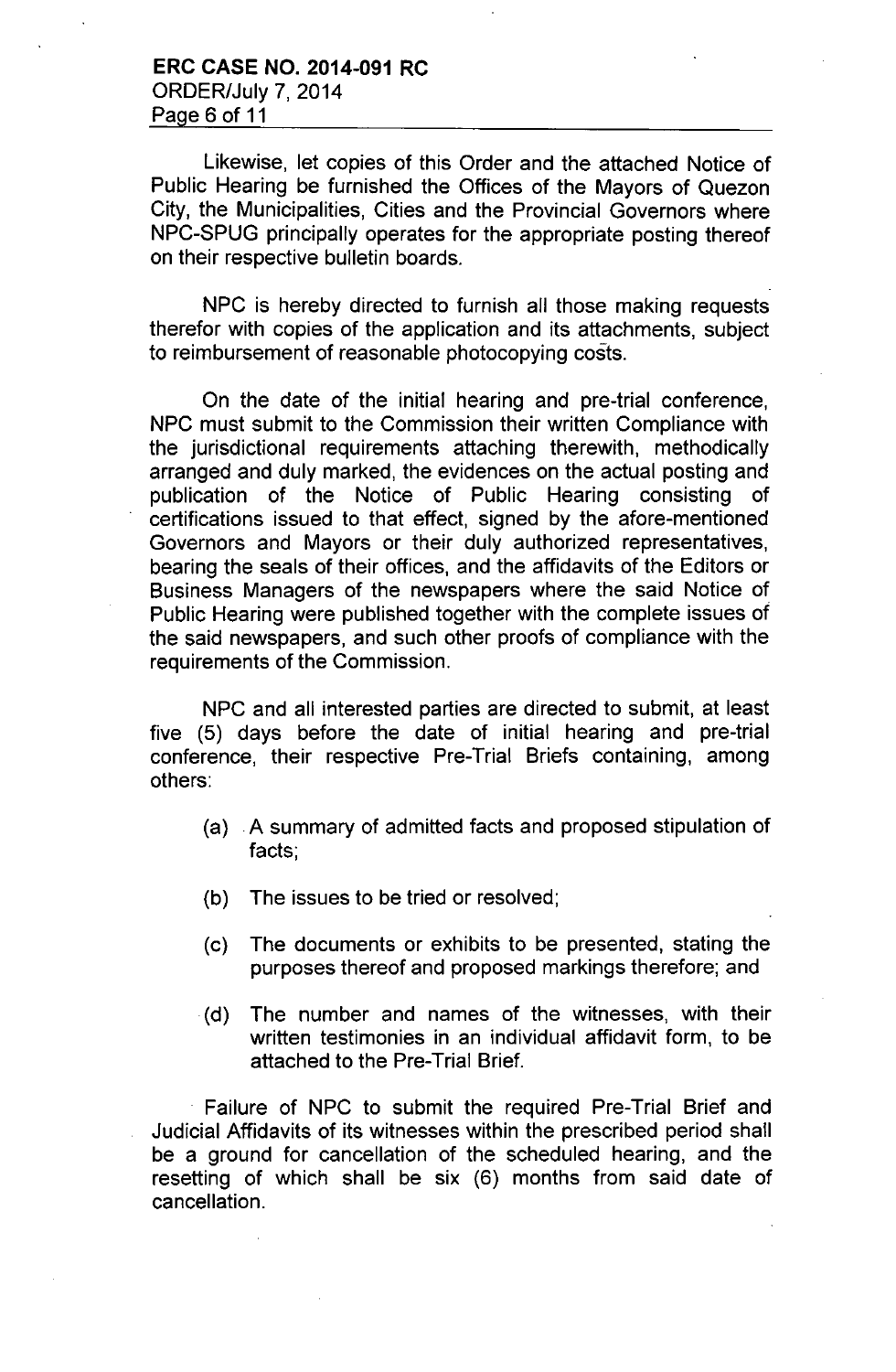**ERC CASE NO. 2014-091 RC** ORDER/July 7, 2014 Page 7 of 11

As part of the pre-trial conference, NPC must also be prepared to make an expository presentation of its application, aided by whatever communication medium that it may deem appropriate for the purpose, in order to put in plain words and explain, for the benefit of the consumers and other concerned parties, what the application is all about and the reasons and justifications being cited in support of the approval prayed for.

#### **SO ORDERED.**

Pasig City, July 7, 2014.

### FOR AND BY AUTHORITY OF THE COMMISSION:

Chairperson

 $\sqrt{\text{S/ER}}$ C CASE NO. 2014-091 RC Initial ORDER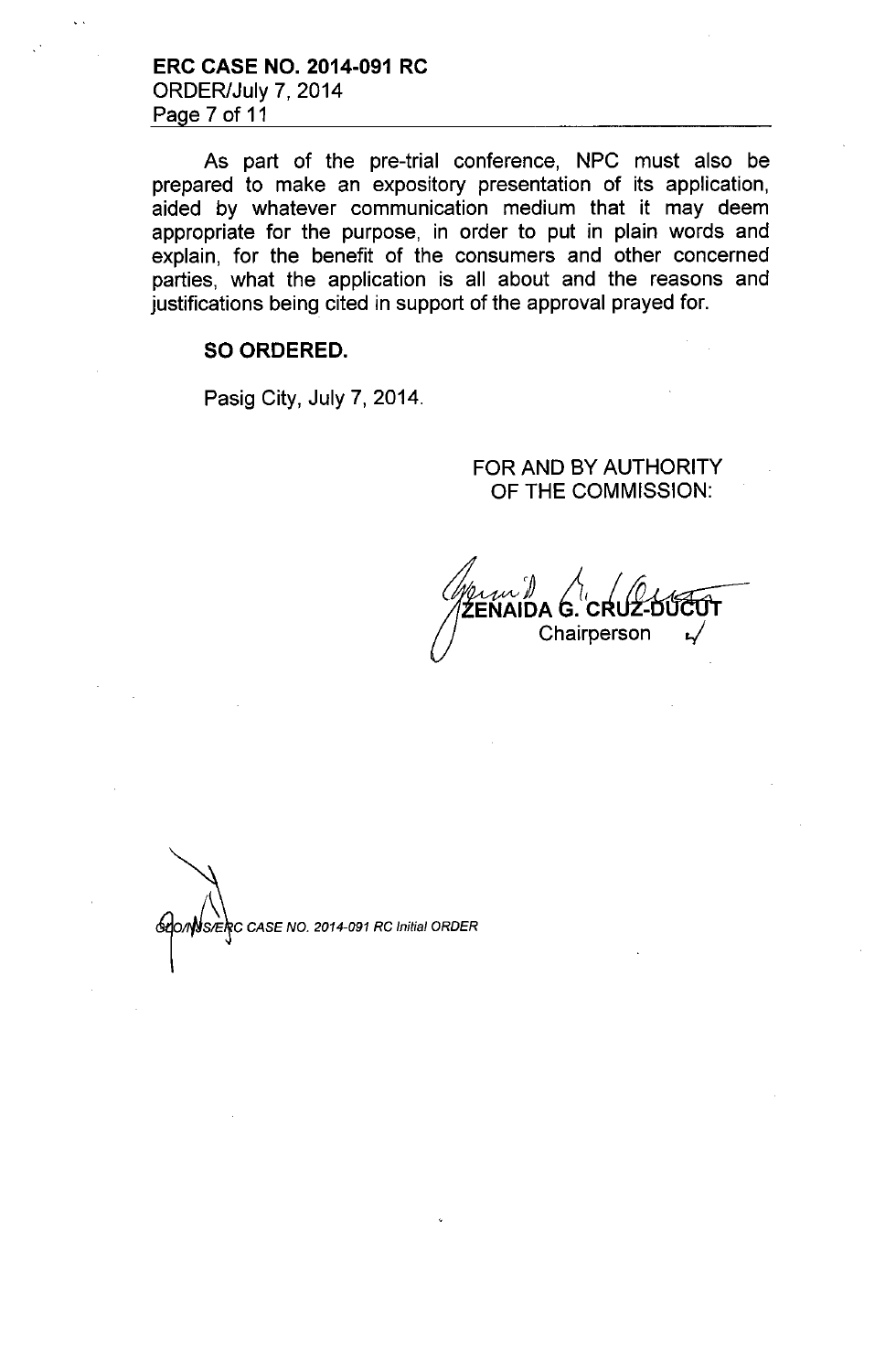## Copy Furnished:

 $\ddot{\phantom{a}}$ 

| 1.                       | ATTYS. MELCHOR P. RIDULME, WILFREDO J. COLLADO, FRITZ<br>BON-BON A, SOMYDEN and MAY ROSE C. PINTOR<br><b>Counsels for Applicant NPC-SPUG</b><br>Office of the General Counsel<br>National Power Corporation<br>Quezon Avenue cor. BIR Road<br>Diliman, Quezon City, Metro Manila<br>Tel. No. 02-921-9670 |
|--------------------------|----------------------------------------------------------------------------------------------------------------------------------------------------------------------------------------------------------------------------------------------------------------------------------------------------------|
| 2.                       | The Office of the Solicitor General<br>134 Amorsolo Street, Legaspi Village, Makati City<br>Metro Manila                                                                                                                                                                                                 |
| 3.                       | The Commission on Audit<br><b>Commonwealth Avenue</b><br>Quezon City 1121                                                                                                                                                                                                                                |
| 4.                       | The Senate Committee on Energy<br><b>GSIS Building, Roxas Boulevard</b><br>Pasay City 1307                                                                                                                                                                                                               |
| 5.                       | The House Committee on Energy<br>Batasan Hills, Quezon City 1126                                                                                                                                                                                                                                         |
| 6.                       | <b>National Electrification Administration (NEA)</b><br>Quezon Avenue, Quezon City<br>Metro Manila                                                                                                                                                                                                       |
| 7.                       | <b>The General Manager</b><br><b>Philippine Rural Electric Cooperatives Association (PHILRECA)</b><br>4 <sup>TH</sup> Floor, Casman Building<br>372 Quezon Avenue, Quezon City<br>Metro Manila                                                                                                           |
| 8.<br>$\pmb{\mathit{i}}$ | <b>Ms. Edith Bueno</b><br>Administrator<br><b>National Electrification Administration</b><br>ODFC Building, 1050 Quezon Avenue<br>Quezon City, Metro Manila                                                                                                                                              |
| 9.                       | <b>All Electric Cooperatives</b>                                                                                                                                                                                                                                                                         |
| 10.                      | <b>The Provincial Governor</b><br>Province of Ilocos Sur                                                                                                                                                                                                                                                 |
| 11.                      | <b>The Provincial Governor</b><br><b>Province of Ilocos Norte</b>                                                                                                                                                                                                                                        |
| 12.                      | <b>The Provincial Governor</b><br>Province of Cagayan                                                                                                                                                                                                                                                    |
| 13.                      | <b>The Provincial Governor</b><br>Province of Isabela                                                                                                                                                                                                                                                    |
| 14.                      | <b>The Provincial Governor</b><br>Province of Nueva Viscaya                                                                                                                                                                                                                                              |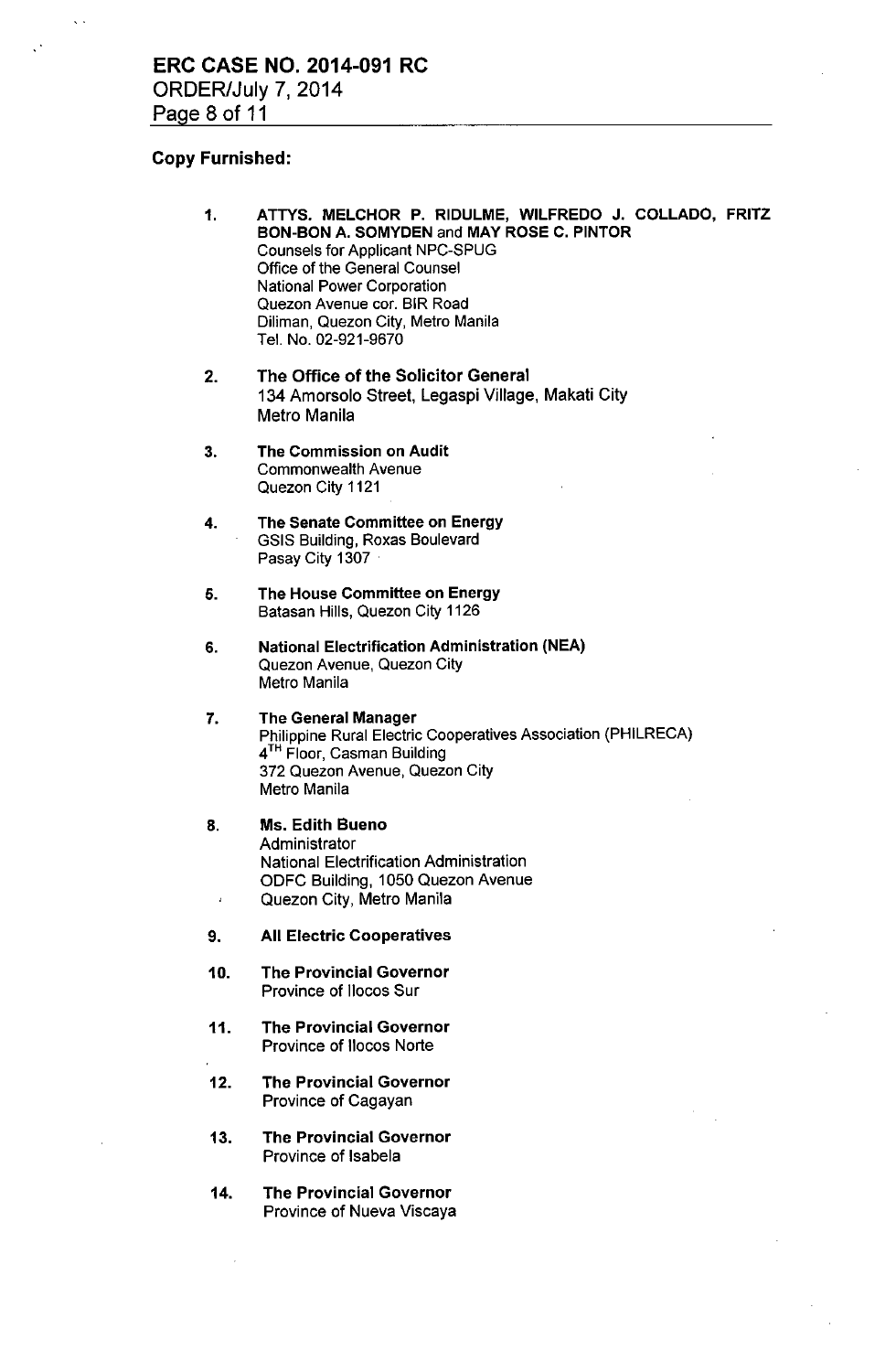### **ERC CASE NO. 2014-091 RC** ORDER/July 7, 2014 Page 9 of 11

- 15. The Provincial Governor Province of Abra
- 16. The Provincial Governor Province of Benguet
- 17. The Provincial Governor Province of Ifugao
- 18. The Provincial Governor Province of Kalinga Apayao
- 19. The Provincial Governor Mountain Province
- 20. The Provincial Governor Province of Aurora
- 21. The Provincial Governor Province of Tarlac
- 22. The Provincial Governor Province of Nueva Ecija
- 23. The Provincial Governor Province of Pampanga
- 24. The Provincial Governor Province of Bataan
- 25. The Provincial Governor Province of Zambales
- 26. The Provincial Governor Province of Laguna
- 27. The Provincial Governor Province of Batangas
- 28. The Provincial Governor Province of Quezon
- 29. The Provincial Governor Province of Occidental Mindoro
- 30. The Provincial Governor Province of Oriental Mindoro
- 31. The Provincial Governor Province of Marinduque
- 32. The Provincial Governor Province of Romblon
- 33. The Provincial Governor Province of Palawan
- 34. The Provincial Governor Province of Camarines Sur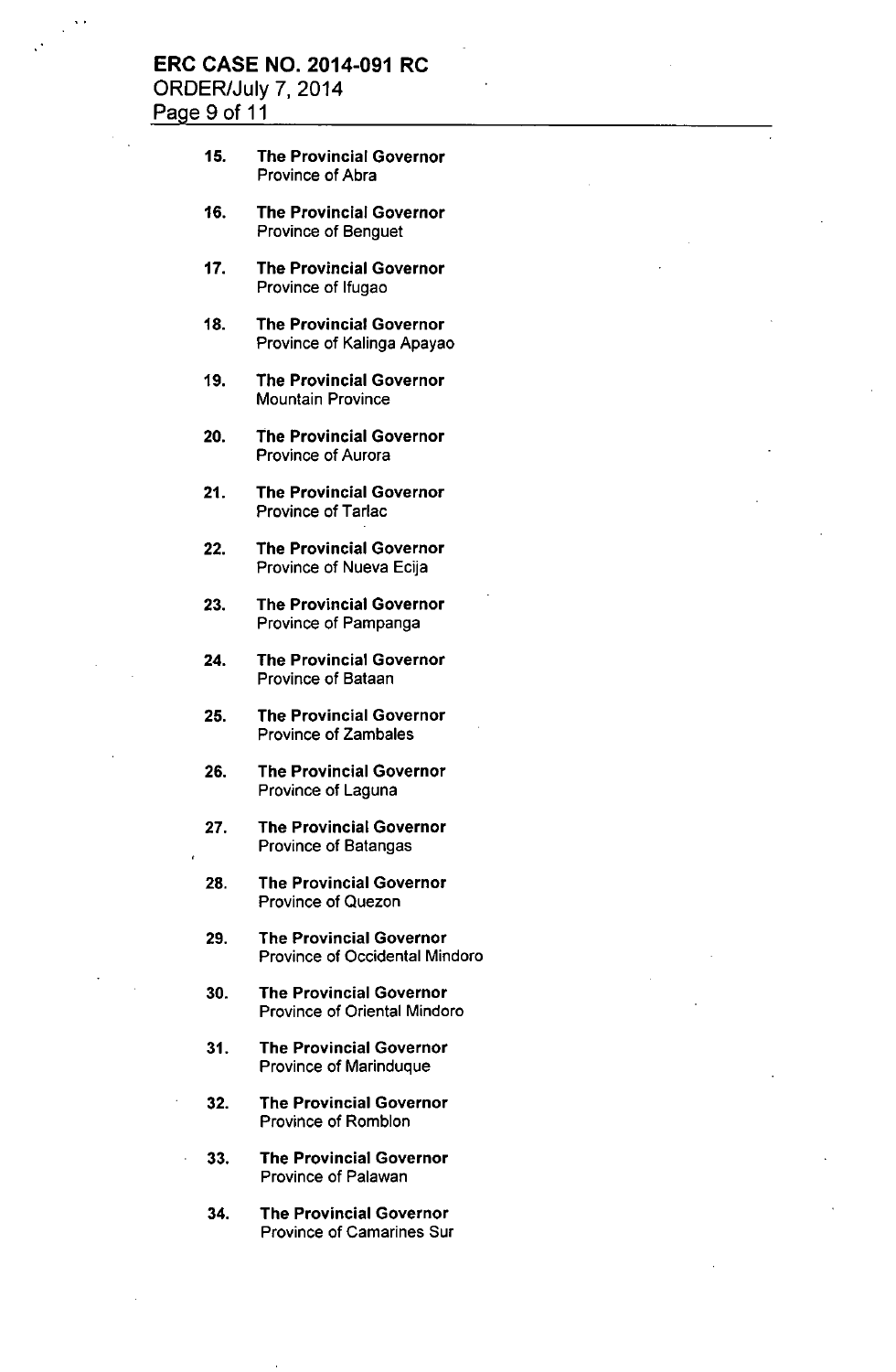# ERC CASE NO. 2014-091 RC ORDER/July 7, 2014

Page 10 of 11

35. The Provincial Governor Province of Camarines Norte 36. The Provincial Governor Province of Albay 37. The Provincial Governor Province of Sorsogon 38. The Provincial Governor Province of Aklan 39. The Provincial Governor Province of Antique 40. The Provincial Governor Province of Capiz 41. The Provincial Governor Province of Iloilo 42. The Provincial Governor Province of Bacolod 43. The Provincial Governor Province of Negros Occidental 44. The Provincial Governor Province of Negros Oriental 45. The Provincial Governor Province of Cebu 46. The Provincial Governor Province of Leyte 47. The Provincial Governor Province of Samar 48. The Provincial Governor Province of Zamboanga del Norte 49. The Provincial Governor Province of Zamboanga del Sur 50. The Provincial Governor Province of Davao Oriental 51. The Provincial Governor Province of Davao del Sur 52. The Provincial Governor Province of Davao del Norte 53. The Provincial Governor Province of Misamis Occidental 54. The Provincial Governor Province of Misamis Oriental